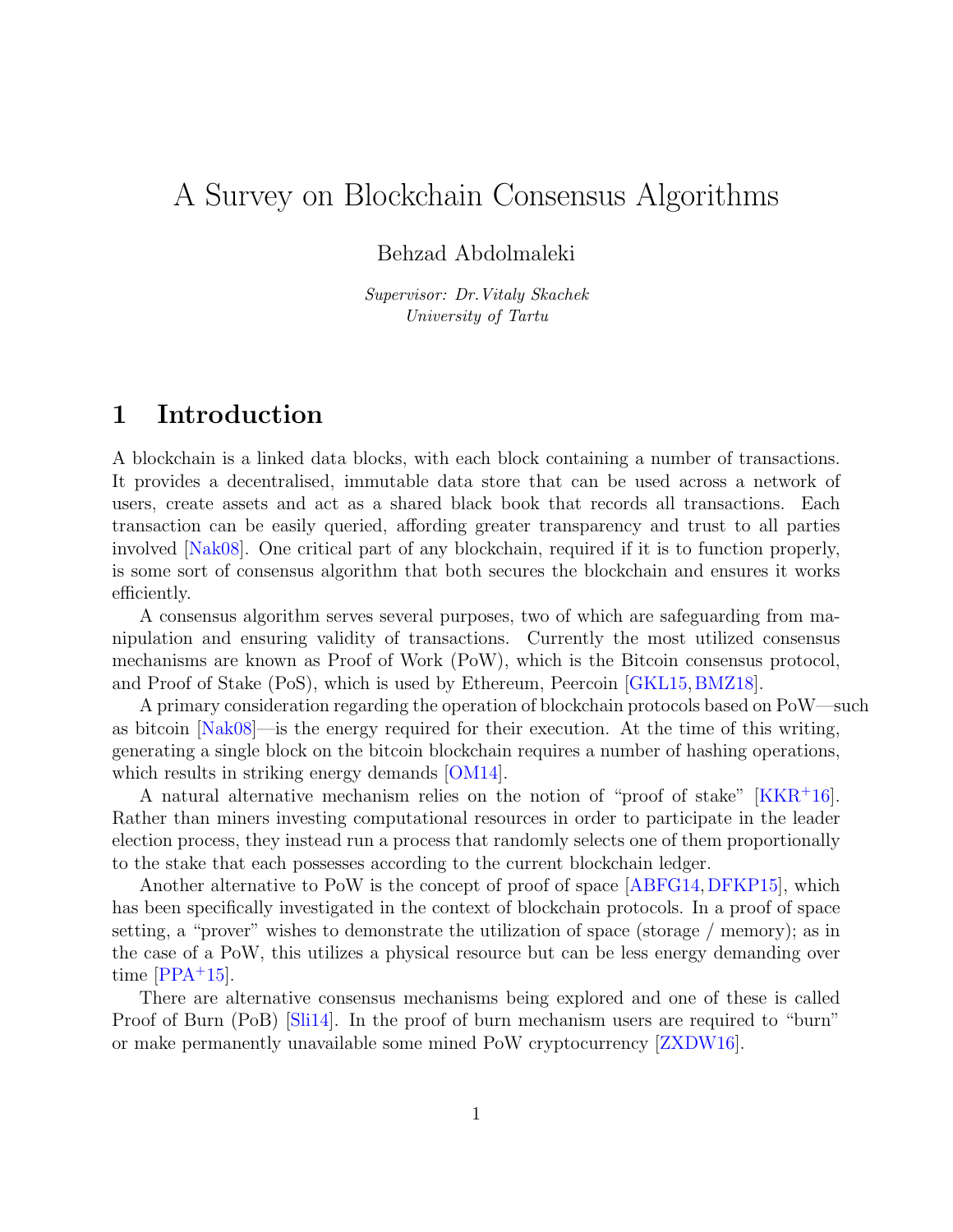

<span id="page-1-0"></span>Figure 1: Two subsequent blocks in blockchain with their attributes [\[Nak08\]](#page-9-0).

Paper overview . We lay out the basic definition of blockchain in Sec. 2. We explain proof of work consensus algorithm in Sec. 3. In short, in Sec. 4, we describe proof of stake and delegated proof of stake algorithm. In Sec. 5, we describe proof of space and its properties. In Sec. 6, we briefly explain how proof of burn works.

### 2 Blockchain

Blockchain is a decentralized database containing linked data blocks that are resistant to modifications. Blockchain was first introduced for constructing Bitcoin cryptocurrency in [Nak09]. Blockchain protocol contains a number of miners that collect users' data, called transactions, and store that data in discrete chunks, called blocks [\[Nak08,](#page-9-0)[BMZ18\]](#page-9-2). Blocks are linked together by hashing to form a blockchain (see Fig. [1\)](#page-1-0).

Every block in a blockchain consists of the same components as follows,

- A block number
- The hash of the previous block (via this means the 'chain' is being formed).
- Nonce, a random number, see below for more information.
- Data: the transactions.
- Timestamp with the time the block is created / found.
- The hash of the current block.

In other words, every block has a block number which, combined with the previous hash and the current hash, determine the order in which the transactions took place. The accompanying timestamp determine the time at which the transactions are recorded to have taken place. The Data contains the transactions, which could consist of nearly everything, not solely valuta. Last, but not least, there is the Nonce. This is used for the proof of work, and will be described in more detail in section 3.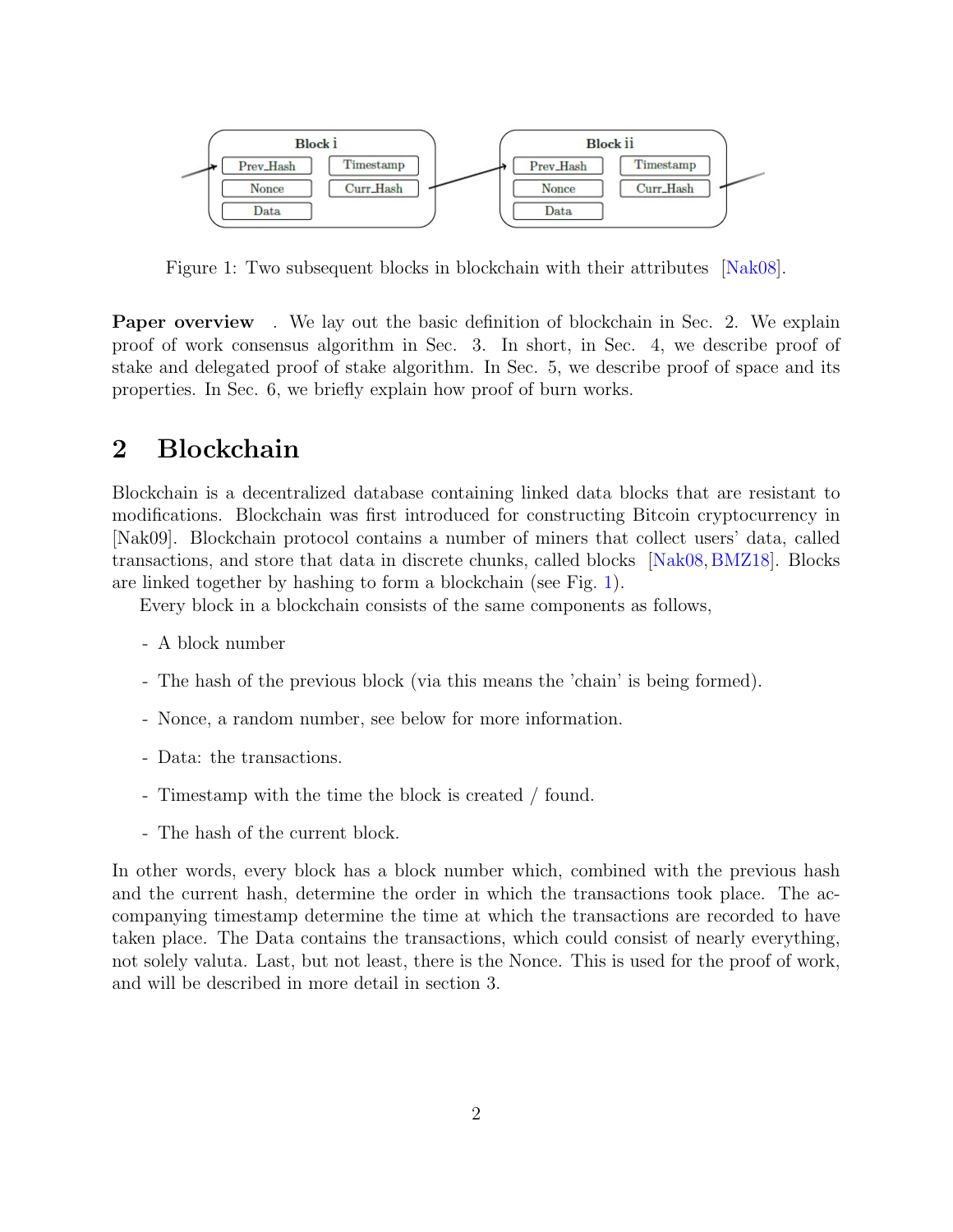# 3 Proof of Work

Bitcoin employs a puzzle friendly implementation of a one way hashing algorithm (SHA256) where the initial characters of the to be generated hash is predefined. The key component in Bitcoin protocol is the proof of work (PoW) problem solving. A miner can issue a new block only if it has solved a computationally difficult PoW challenge. In case of Bitcoin, miners need to find a hash of the previous block that has a certain number of zeros in the beginning. The miner that finds it first can issue the next block and her work is rewarded in cryptocurrency.

The nature of one way hashing algorithms is to bear no resemblance to its input. A one way hash function is a deterministic algorithm implying that a given input will always yield its corresponding output. An ideal one way hash function has no collisions. Given that a specific input always returns a specific output, in order to obtain a different output, the input must change.

In bitcoin, the designed puzzle is such that a person must recursively hash until they obtain a hash whose initial digits/characters have already been specified. The difficulty of obtaining a hash that matches the specific pattern increases exponentially as the number of specific digits increases. In the case of Bitcoin, we can observe on a blockexplorer how the hash of each block from genesis block (block 0) lead with a couple of zeros. This pattern of obtaining a series of zeroes to lead a hash gets harder as a longer series is demanded. The series of zeros leading a hash required is often used synonymously with the difficulty level.

This nonce once obtained can be hashed along with the rest of the block's contents to obtain the hash to verify. This verification process wouldn't take much time, but in order to come up with the nonce, one must hash the contents of the block and try various multiple iterations to obtain the nonce. This implies that verification is extremely easy whereas coming up with the nonce in the first place is quite a laborious process. Upon finding the nonce, the block containing the nonce is hence broadcasted to other bitcoin nodes on the network along with the hash to verify [\[OM14,](#page-10-0) [BMZ18\]](#page-9-2). The whole process of finding the nonce is described as proof of work.

More precisely, consider Bitcoin as an example of a cryptocurrency system secured with a proof of work algorithm. Each block in Bitcoin consists of two parts:

- block header of key parameters, including block creation time, reference to the previous block and the Merkle tree root of the block of transactions
- block list of transactions.

To reference a specific block, its header is hashed twice with the SHA-256 function [5]; the resulting integer value belongs to the interval  $[0, 2^{256} - 1]$ . To account for different possible implementations, we will use a generic hashing function hash  $H(.)$  with a variable number of arguments and range  $[0, K]$ . For example, arguments of the function can be treated as binary strings and merged together to form a single argument that can be passed to the SHA-256 hashing function. The block reference is used in the proof of work protocol; in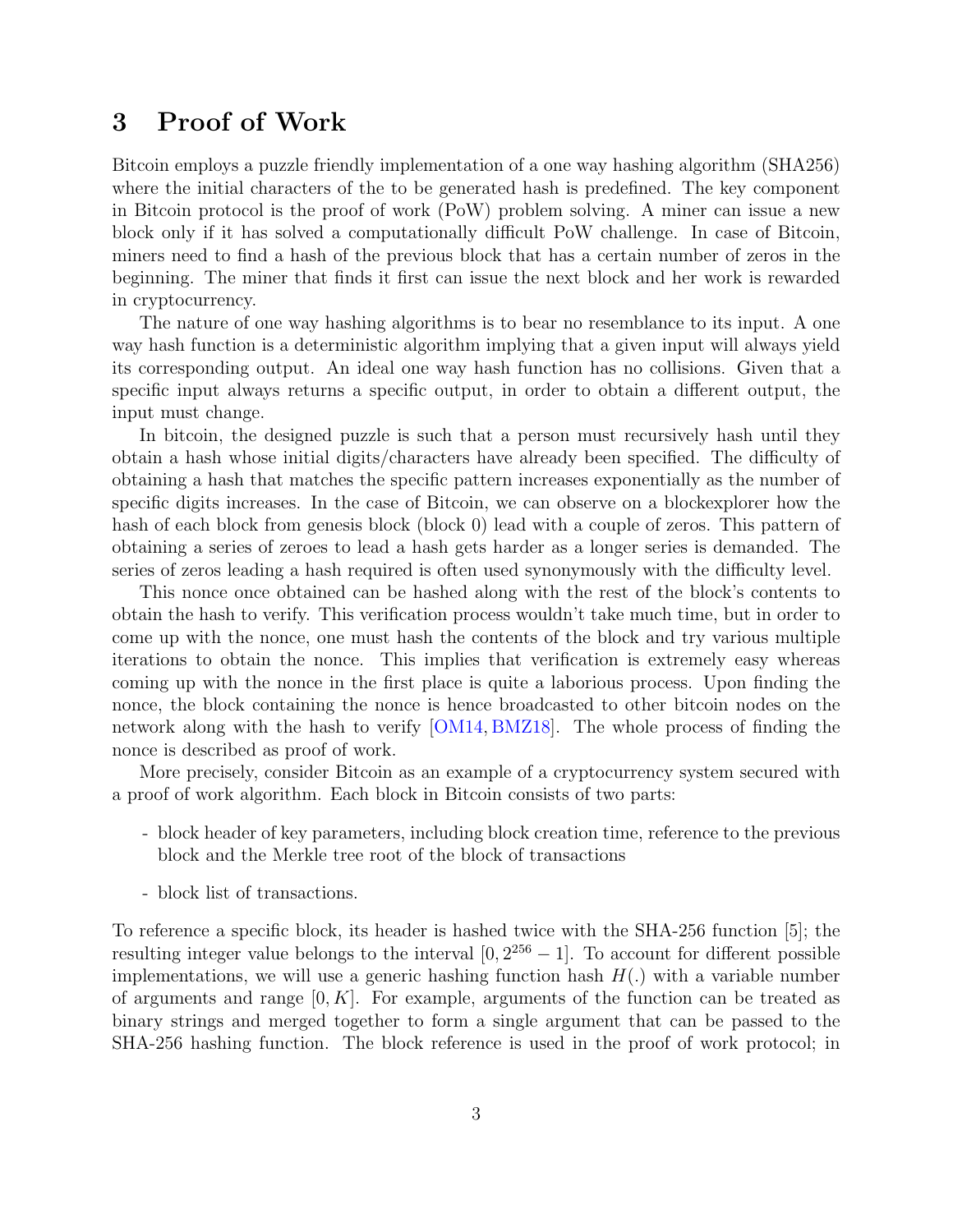order for a block to be considered valid, its reference must not exceed a certain threshold:

$$
H(B) \le \frac{K}{D},\tag{1}
$$

where  $D \in [1, K]$  is the target difficulty. There is no known way to find B satisfying Eq.1 other than iterating through all possible variables in the block header repeatedly. The higher the value of D, the more iterations are needed to find a valid block; the expected number of operations is exactly D. The time period  $T(h)$  for a miner with hardware capable of performing h operations per second to find a valid block is distributed exponentially with the rate  $\frac{h}{E}$ D ,

$$
Pr[T(h)] \le tg = 1 - e^{\frac{-ht}{D}}.
$$

Consider n Bitcoin miners with hash rates  $h_1, h_2, \ldots, h_n$ . The period of time to find a block T is equal to the minimum value of random variables  $T(h_i)$  assuming that the miner publishes a found block and it reaches other miners immediately. According to the properties of the exponential distribution,  $T$  is also distributed exponentially:

$$
Pr[T := min(T_1, T_2, ..., T_n) \le t] = 1 - e^{(\frac{t}{D} \sum_{j=1}^{m} h_j)},
$$

$$
Pr[T = T_i] = \frac{h_i}{\sum_{j=1}^{n} h_j}.
$$

The last equation shows that the mining is fair: a miner with a share of mining power  $p$ has the same probability p to solve a block before other miners.

Under the assumption that the majority of the PoW mining power follows the Bitcoin protocol, the users can become increasingly confident that the payment transactions that they receive will not be reversed [\[OM14,](#page-10-0) [KN12,](#page-9-6) [BMZ18\]](#page-9-2)

### 4 Proof of Stake

Proof of stake is an algorithm to achieve distributed consensus within blockchain networks. It also is one of the main candidates to solve the energy demand problem in the current blockchain protocols such as Bitcoin and Ethereum [\[KKR](#page-9-3)<sup>+</sup>16].

Proof of Stake is intended to replace Proof of work since it is believed that recursive hashing is largely unproductive and unnecessary. Unlike bitcoin where anyone can mine irrespectively, Proof of Stake is structured to prioritize certain miners over other miners. This prioritization can be based on their ownership of ether in the network, however that would cause undesired centralization since the richest miner would then have an unfair permanent advantage in the mining process that happens within the network.

In proof of stake algorithms, equation(1) is modified to depend on the user's ownership of the particular PoS protocol cryptocurrency and not on block properties. Consider a user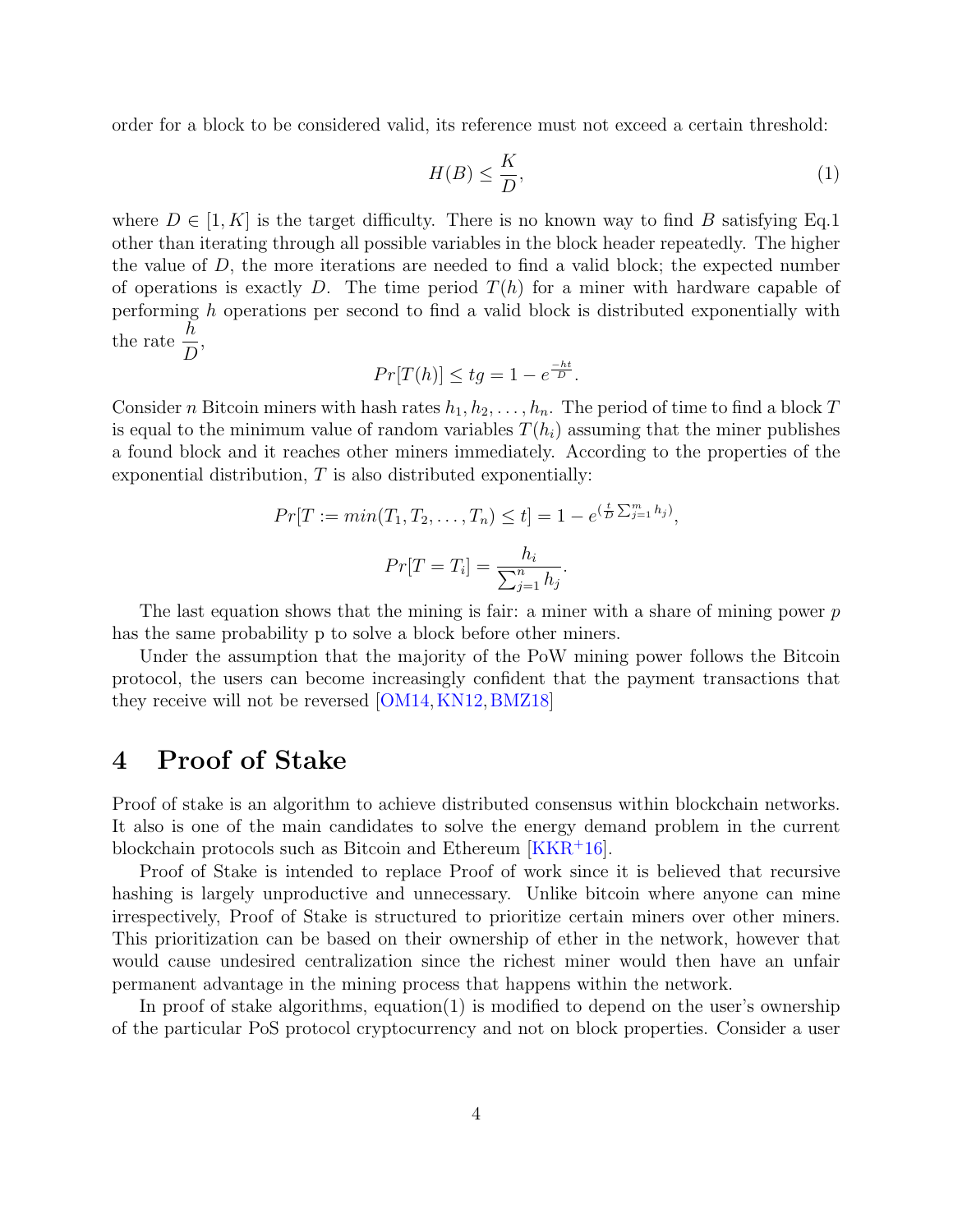with address A and state (balance)  $st(A)$ . A commonly used proof of stake algorithm uses a condition as,

$$
H(H(B_{previous}), A, t) \le st(A) \cdot \frac{K}{D}
$$
\n<sup>(2)</sup>

where  $B_{previous}$  denotes the block the user is building on, and t is the current timestamp.

Unlike equation (1), the only variable that the user can change is the timestamp t in the left part of equation (2). The address balance is locked by the protocol; e.g., the protocol may calculate the balance based on funds that did not move for a day. Alternatively, a PoS cryptocurrency may use unspent transaction outputs as Bitcoin does; in this case, the balance is naturally locked. A proof of stake protocol puts restrictions on possible values of t. For example, if t must not differ from the time on network nodes by more than an hour, then a user can attempt no more than 7200 values of t. Thus, there are no expensive computations involved in proof of stake.

Together with an address A and a timestamp t satisfying equation  $(2)$ , a user must provide a proof of ownership of the address. To achieve this, the user can sign the newly minted block with his signature; in order to produce a valid signature, one must have a private key corresponding to the address  $A$ . The time to find a block for address  $A$  is exponentially distributed with rate  $st(A) = D$ . Consequently, the equation (2) implementation of proof of stake is fair: the probability to generate a valid block is equal to the ratio of user's balance of funds to the total amount of currency in circulation. The time to find a block for the entire network is distributed exponentially with rate  $\sum_j st(j) = D$ .

Thus, if the monetary supply of the currency  $\sum_j st(j)$  is fixed or grows at a predictable rate, the difficulty  $D$  should be known in advance:

$$
D = \frac{1}{T_b} \sum_j st(j),
$$

with  $T<sub>b</sub>$  denoting the expected time between blocks. In practice, D needs to be adjusted based on recent blocks because not all currency owners participate in block minting [\[KKR](#page-9-3)<sup>+</sup>16, [KN12,](#page-9-6)[BMZ18\]](#page-9-2).

#### 4.1 Delegated Proof of Stake

Delegated proof of stake (DPoS) is a generic term describing an evolution of the basic PoS consensus protocols [\[Lar14\]](#page-9-7). In this protocol, blocks are minted by a predetermined set of users of the system (delegates), who are rewarded for their duty and are punished for malicious behavior (such as participation in double-spending attacks). In DPoS algorithms, delegates participate in two separate processes:

- building a block of transactions.
- verifying the validity of the generated block by digitally signing it.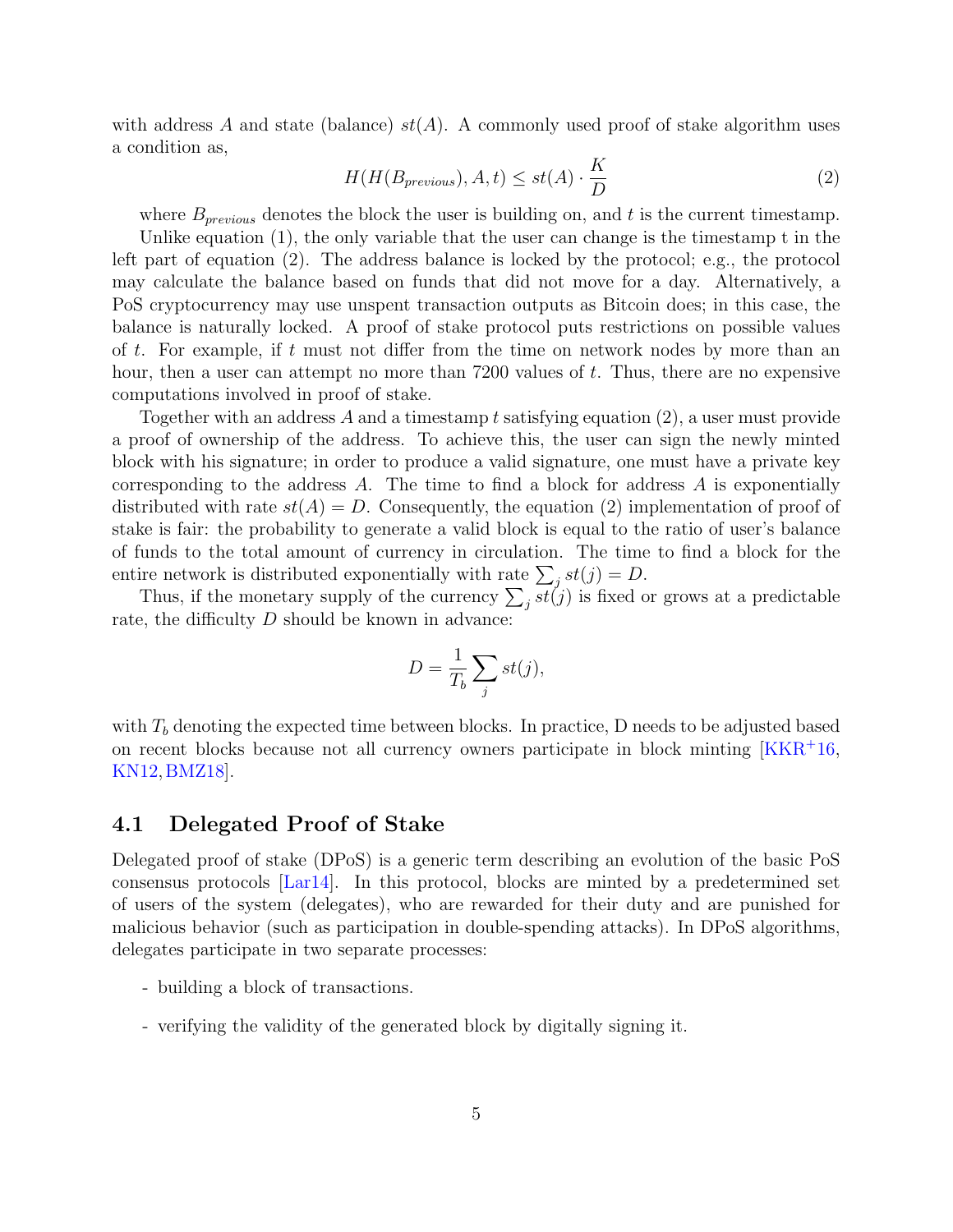While a block is created by a single user, to be considered valid, it typically needs to be signed by more than one delegate. The list of users eligible for signing blocks is changed periodically using certain rules; for example, in Slasher, delegates for each block are selected based on stake and blockchain history. The set of delegates for each block is typically small; a notable exception is Tendermint, for which each block can be signed by any of the users of the system. In some DPoS versions, a delegate needs to show commitment by depositing his funds into a time-locked security account (which is confiscated in case of malicious behavior); this version of DPoS is often referred to as deposit-based proof of stake.

Delegated proof of stake does not use the conditions of the equation (2). Indeed the stake is factored into DPoS with one of the following methods:

- Delegates may be elected based on their stake in the system.
- Delegates may receive votes from all users of the system with voting power depending on a voter's stake.
- Delegates' votes on valid blocks may have power proportional to the size of their security deposit.

Overall, delegated proof of stake is less standardized than basic PoS [\[Lar14,](#page-9-7)[BMZ18\]](#page-9-2).

# 5 Proof of Space

Another alternative to PoW is the concept of proof of space [\[ABFG14,](#page-9-4) [DFKP15\]](#page-9-5), which has been specificall investigated in the context of blockchain protocols. In a proof of space setting, a prover P wishes to demonstrate the utilization of space (storage  $/$  memory); as in the case of a PoW, this utilizes a physical resource but can be less energy demanding over time. PoS are partially motivated by the observation that users often have significant amounts of free disk anyway, and in this case using a PoS is essentially for free. This is in contrast to a PoW, as computing will always require energy consumption even if one contributes only CPU time of processors that would otherwise be idle.

A PoS is a protocol between a prover  $P$  and a verifier  $V$  which has two distinct phases. After an initialisation phase  $P$  is supposed to store some data  $F$  of size  $N$ , whereas  $V$  only holds some small piece of information. At any later time point V can initialise a proof execution phase, and at the end  $V$  outputs reject or accept. We require that  $V$  is highly efficient in both phases, whereas  $P$  is highly efficient in the execution phase providing he stored and has random access to the data F.

As an illustrative application for a PoS, suppose that the verifier  $V$  is an organization that offers a free email service. In order to prevent that someone registers a huge number of fake-addresses for spamming, V might require users to dedicate some nontrivial amount of disk space, say 100GB, for every address registered. Occasionally, V will run a PoS to verify that the user really dedicates this space [\[DFKP15\]](#page-9-5).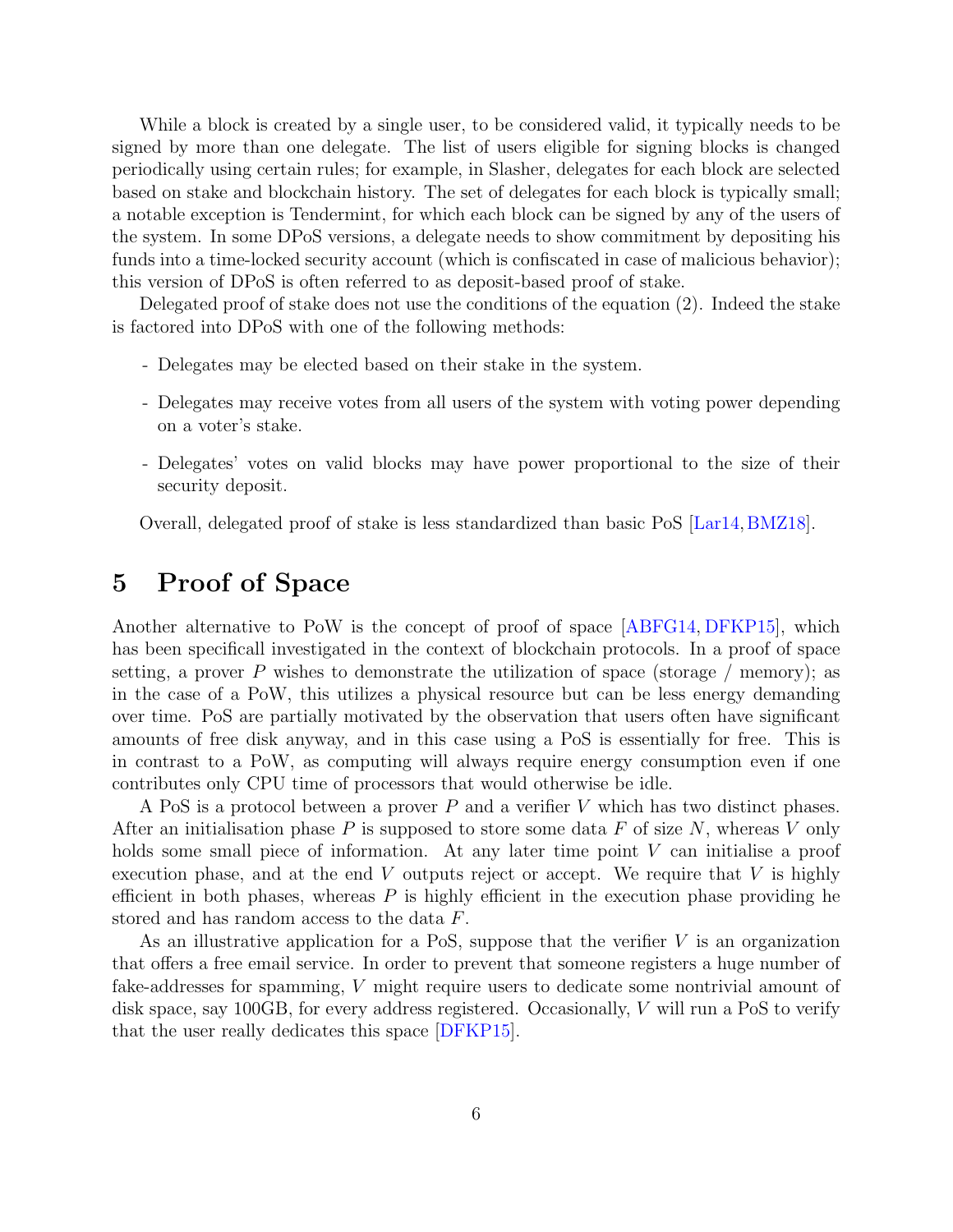#### 5.1 Proof of Space Definition

We denote with  $(out_V, out_P) \leftarrow (V(in_V), P(in_P))(in)$  the execution of an interactive protocol between two parties P and V on shared input in, local inputs in p and  $in_V$ , and with local outputs out<sub>V</sub> and out<sub>P</sub>, respectively. A proof of space is given by a pair of interactive random access machines, a prover  $P$  and a verifier  $V$ . These parties run the PoS protocol in two phases: a PoS initialization and a PoS execution as defined below. The protocols are executed with respect to some statement *id*, given as common input (e.g., an email address). The identifier id is only required to make sure that  $P$  cannot reuse the same space to execute PoS for different statements.

- Initialization is an interactive protocol with shared inputs an identifier id, storage bound  $N \in \mathbb{N}$  and potentially some other parameters, which we denote with  $\text{prm} =$ (id, N). The execution of the initialization is denoted by  $(\phi, S) \leftarrow (V, P)(prim)$ , where  $\phi$  is short and S is of size N. V can output the special symbol  $\phi = \perp$ , which means that it aborts (this can only be the case if  $V$  interacts with a cheating prover).
- **Execution** is an interactive protocol during which P and V have access to the values stored during the initialization phase. The prover  $P$  has no output, the verifier  $V$ either accepts or rejects.

In an honest execution the initialization is done once at the setup of the system, e.g., when the user registers with the email service, while the execution can be repeated very efficiently many times without requiring a large amount of computation.

To formally define a proof of space, we introduce the notion of a  $(N_0, N_1, T)$  dishonest prover  $P$ . The dishonest prover storage after the initiation phase is bounded by at most  $N_0$ , while during the execution phase its storage is bounded to  $N_1$  and its running time is at most T (here  $N_0 \leq N_1$  as the storage during execution contains at least the storage after initialization). Notice that  $\hat{P}$ 's storage and running time is unbounded during the the initialization phase (but, as just mentioned, only  $N_0$ storage is available in-between the initialization and execution phase).

A protocol  $(P, V)$  as defined above is a  $(N_0, N_1, T)$ -proof of space, if it satisfies the properties of completeness, soundness and efficiency defined below.

- Completeness. It requires that for any honest prover P:

$$
Pr[(\phi; S) \leftarrow (V, P)(prm); out \leftarrow (V(\phi), P(S))(prm) : out = accept] = 1.
$$

Note that the probability above is exactly 1, and hence the completeness is perfect.

- **Soundness.** For any  $(N_0, N_1, T)$ -adversarial prover  $\hat{P}$  the probability that V accepts is negligible in some statistical security parameter  $\lambda$ . More precisely, we have,

$$
Pr[(\phi; S) \leftarrow (V, \hat{P})(prm); out \leftarrow (V(\phi), \hat{P}(S))(prm): out = accept] \leq 2^{-\lambda}.
$$

The probability above is taken over the random choice of the public parameters prm and the coins of  $\hat{P}$  and  $V$ .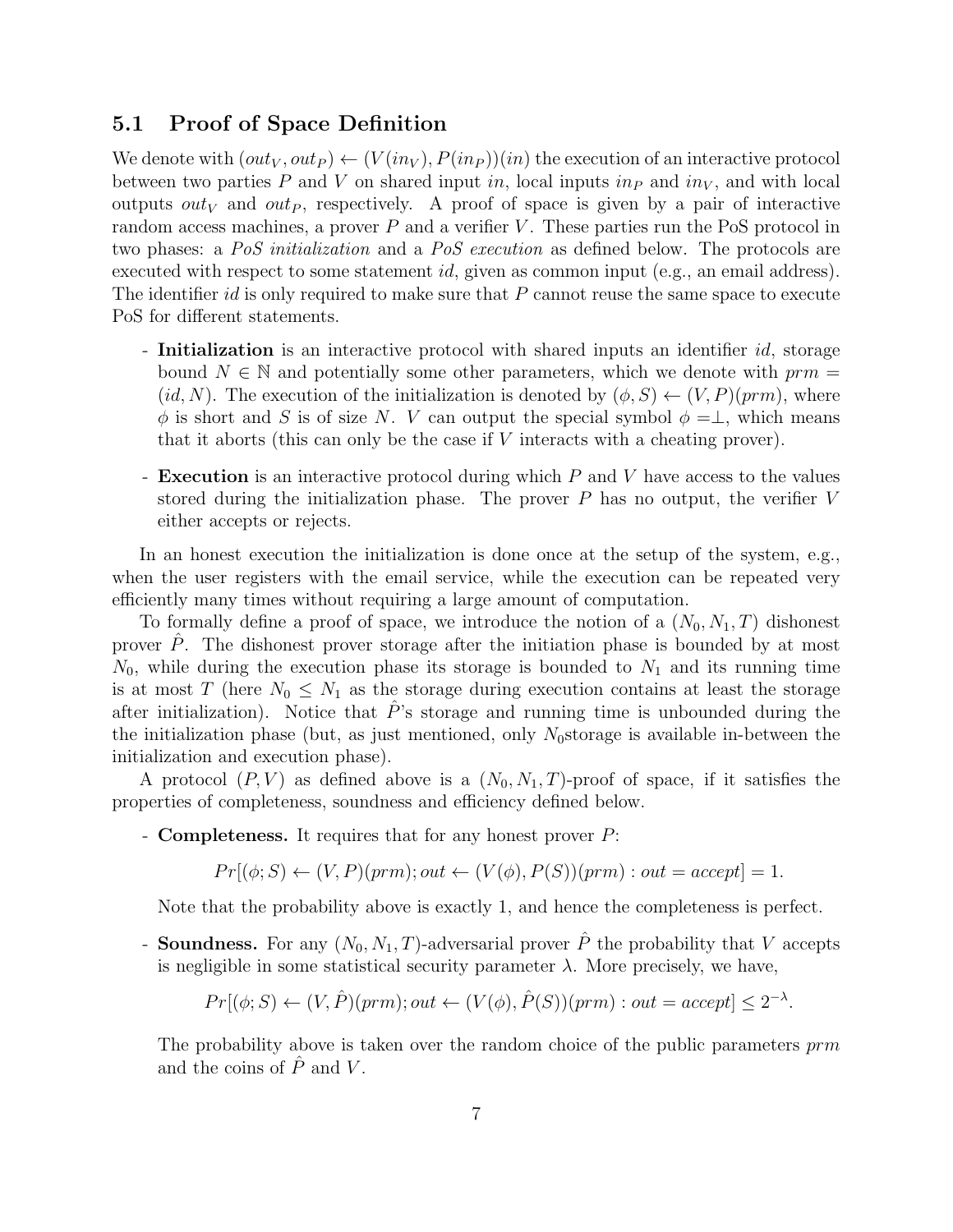**Efficiency.** We require the verifier  $V$  to be efficient, by which (here and below) we mean at most polylogarithmic in N and polynomial in some security parameter  $\lambda$ . Prover P must be efficient during execution, but can run in time  $poly(N)$  during initialization.

# 6 Proof of Burn

Proof of burn is a solution to the drawbacks of proof of work mining. Proof of burn (PoB) utilizes the idea of burning coins to reduce the need for powerful computational resources when mining [\[Sli14\]](#page-10-2). Proof-of-burn solves proof of work's dependency of powerful hardware. To acquire more mining power, instead of waiting days/months on end, all that is needed is for some coins to be burned. This idea has been implemented into the coin generation process of the Slimcoin cryptocurrency. Like PPCoin's design, this design attempts to demonstrate the viability of cryptocurrencies that can still be minted once a sufficient amount of coins have been generated, while minimally requiring powerful hardware.

#### 6.1 Burning Coins

The role of burning coins is to be proof when mining by proof of burn. The concept simply involves sending coins to a burn address. A burn address is a special address that is specific and predetermined. No one has ownership of the burn address, meaning once coins are sent to it, they are forever gone and are considered "burnt". It is impossible for burnt coins to be "un-burnt". Burning coins can be parallel to buying hardware for proof of work mining. It costs money (burning *Slimcoins*), but after they are burned, they can be used to generate (mine) blocks.

#### 6.2 Burn Hashes

In principal, when mining proof of work with physical hardware, out of all the hashes calculated over a time span  $x$ , only the best hash is the most important. Every other hash can be disregarded. Proof of burn parallels proof of work in that exact sense. The burn hash represents the best hash over a specific time span. In proof of burn, that time span is the amount of time from the creation of one proof of work block to the creation of the next proof of work block. Because of this concept, it can be said that "burnt coins are mining rigs", the main difference being the hardware demands. In proof of work, the best hash is found by calculating thousands/millions of hashes and picking the smallest one out of all of them. In proof of burn, only one calculation is necessary, for the burn hash is the best hash.

#### $BurnH = m * intH$ .

where  $BurnH$  is called burn hash, m is multiplier and  $intH$  is internal Hash. Every burn transaction calculates it own burn hash. The algorithm for calculating a burn hash differs from proof of work's algorithm. Burn hashes are calculated by multiplying a multiplier to an internal hash. The multiplier is different for each burn transaction. It follows an exponential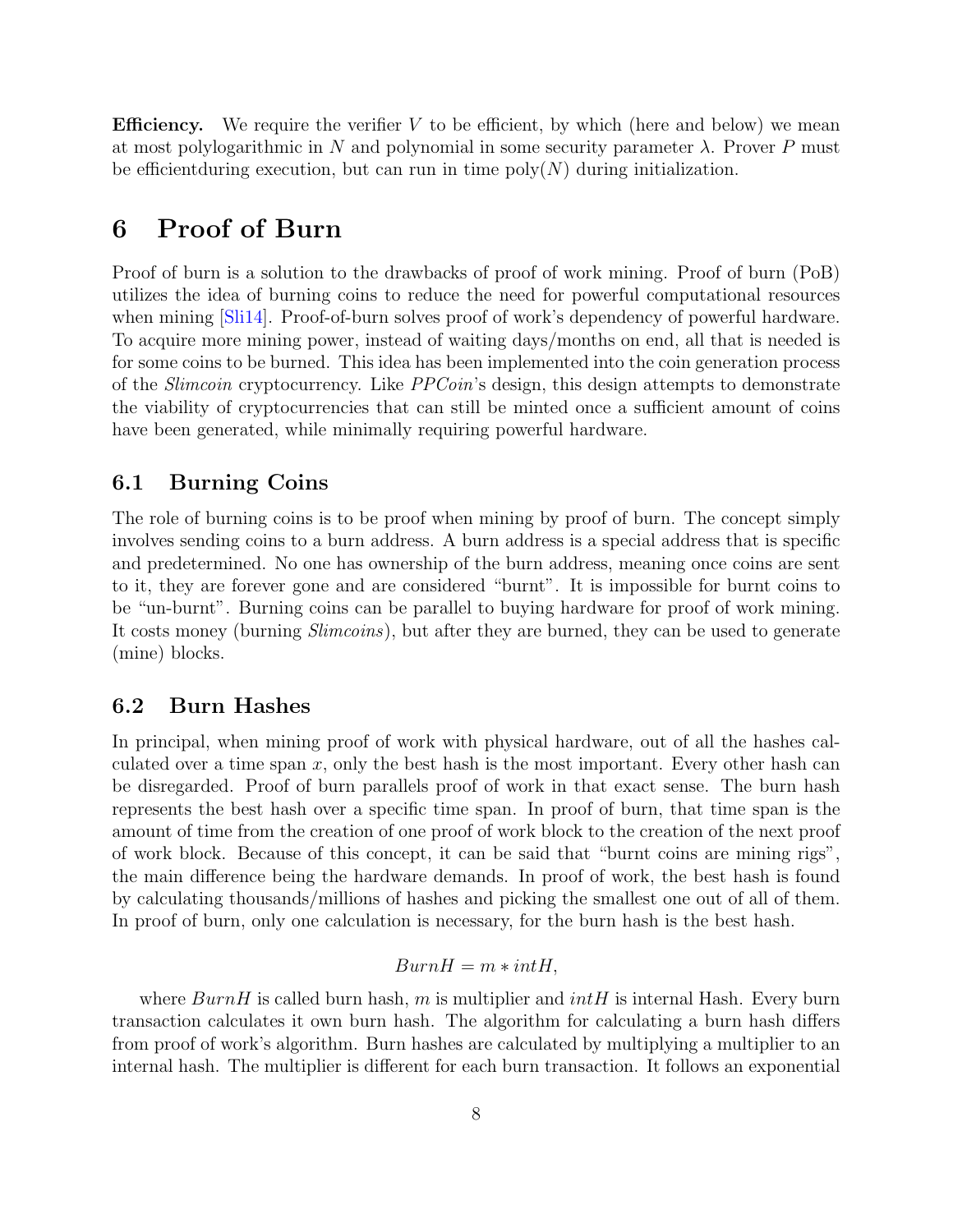growth curve where the independent variable is determined by the number of proof of work blocks found since the creation of its corresponding burn transaction. The multiplier is also inversely proportional to the amount of coins burned. The multiplier is what causes burnt coins to "decay". Decayed burnt coins are a representation of how much the multiplier has increased. For example, if the multiplier of a burn transaction of value 60 coins triples over the course of 1000 days, the same multiplier would be achieved if on the 1000th day, 20 coins were burned. Thus, it can be said that 40 coins have decayed from the first burn transaction.

The calculation of the internal hash is done in such a way that, if no new proof of work blocks have been found, it will always produce a same exact hash. That means that burn hashes have to be only calculated when a new proof of work block has been found. That is what makes proof of burn a non intensive task, for a few hashes every minute or so can be done with a low-power computer. When being multiplied by the multiplier, the internal hash is treated as a number (256 bits). Based on how many coins have been burned and how many of them have decayed, a burn hash is calculated  $[Sli14,ZXDW16]$  $[Sli14,ZXDW16]$ .

#### 6.3 Proof of Burn Block Generation

The generation of a proof of burn block requires the burn hash to be less than or equal to the burn hash target of the block. The burn hash target of the block is determined by using the total network's effective (mature and undecayed) burnt coins. That target is stored in the block in the form of "burn bits" and is fixed and equal for every node on the network. Like proof of stake block generation, the hashing operation occurs of over a select search space (one hash per burn transaction per proof of work block). The hardware required to maintain that hash operation is minimal, thus the energy consumption and hardware maintenance can be considered to be near none. The block generation of proof of burn scales linearly, meaning if 200 coins were burned and subsequently generated 10 proof of burn blocks over the course of 1 day, it can be expected that if 40 coins were to be burned, 2 proof of burn blocks would be generated over the course of that same day, assuming the effective burnt coins in the network remained constant.

A proof of burn block must include the coordinates of a burn transaction of which its respective burn hash meets the hash target requirements. These coordinates point to exactly where the burn transaction is found in the blockchain. They contain information regarding which block and where within that block the burn transaction is found. The coordinates and are used to look up the burn transaction during the block's verification process. The signature of the block must match the signature of the in-transaction of the burn transaction pointed to by the block. That prevents the same proof of burn block to be copied, have its signature changed, and used again an attacker. In other words, it prevents an attacker from using someone else's burn transaction to mine proof of burn blocks and then have the coins generated be issued to himself instead of to the proper owner of the burn transaction.

In addition, every block in the blockchain, regardless of which type it is, has a check for the network's effective burnt coins. That value is passed down from block to block and adjusts based on the amount of newly burnt coins (its value increases) and the amount of coins that have decayed in the network (its value decreases). This value must be precise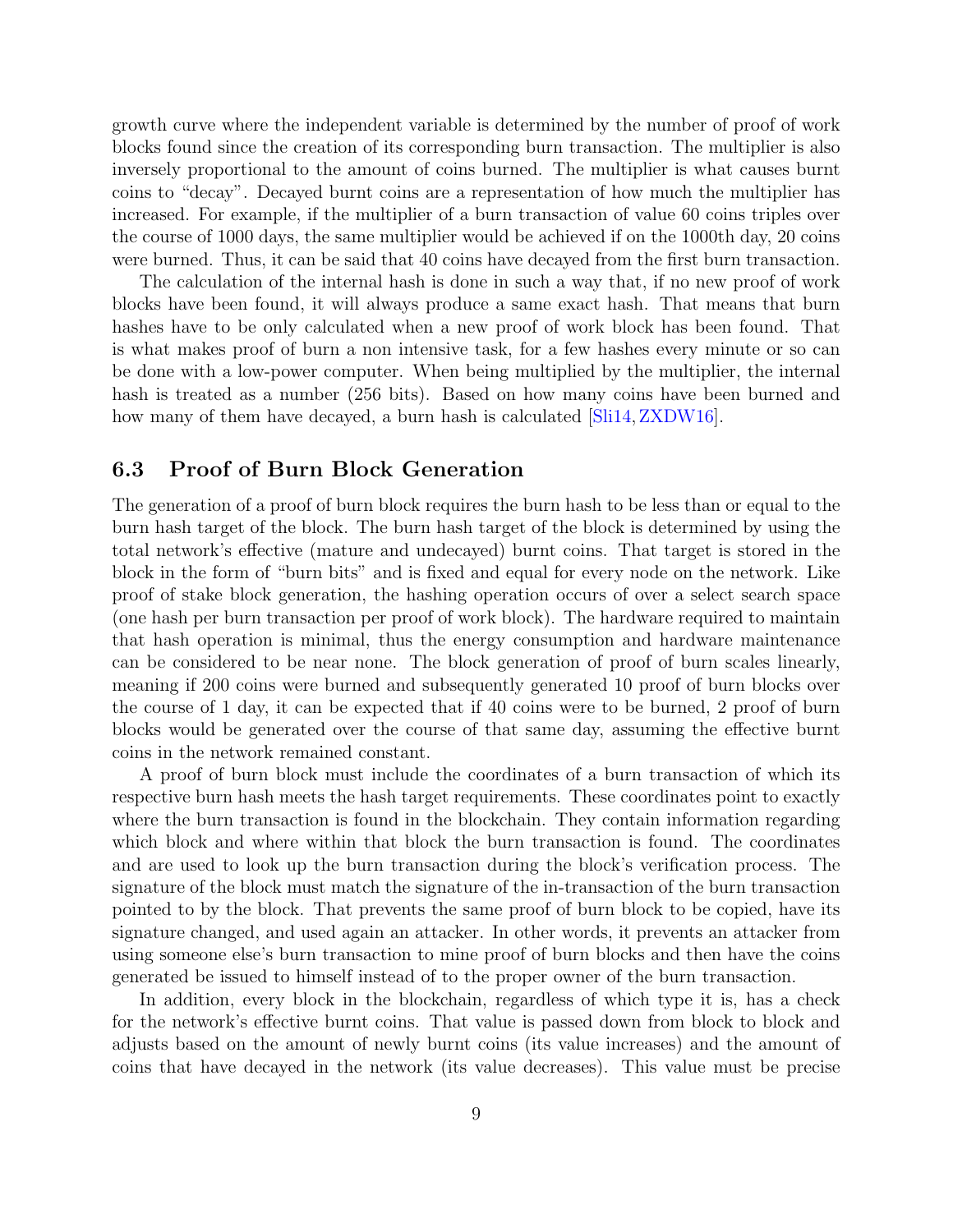since it is used to calculate the hash target for the proof of burn blocks, thus it must be checked as part of every block's verification process.

#### 6.4 Duplicate Proof of Burn Protocol

A duplicate proof of burn block detection protocol was created to prevent an attacker from using a valid proof of burn block to generate a multitude of copies which could be used to flood the network as a denial-of-service (DoS) attack. Every proof of burn block contains a value (256 bit integer) that is set to the block's burn hash. Each node collects that value of all proof of burn blocks that have been seen. If that value containing the burn hash differs from the calculated burn hash, that would cause its respective proof of burn block to be rejected (deemed invalid). If a block with the same burn hash is received, it is ignored, unless it is required by a successor block that has been orphaned (shunted away until its depending blocks are received) [\[Sli14,](#page-10-2)[ZXDW16\]](#page-10-3).

### References

- <span id="page-9-4"></span>[ABFG14] Giuseppe Ateniese, Ilario Bonacina, Antonio Faonio, and Nicola Galesi. Proofs of space: When space is of the essence. In *International Conference on Security* and Cryptography for Networks, pages 538–557. Springer, 2014.
- <span id="page-9-2"></span>[BMZ18] LM Bach, B Mihaljevic, and M Zagar. Comparative analysis of blockchain consensus algorithms. In 2018 41st International Convention on Information and Communication Technology, Electronics and Microelectronics (MIPRO), pages 1545–1550. IEEE, 2018.
- <span id="page-9-5"></span>[DFKP15] Stefan Dziembowski, Sebastian Faust, Vladimir Kolmogorov, and Krzysztof Pietrzak. Proofs of space. In Annual Cryptology Conference, pages 585–605. Springer, 2015.
- <span id="page-9-1"></span>[GKL15] Juan Garay, Aggelos Kiayias, and Nikos Leonardos. The bitcoin backbone protocol: Analysis and applications. In Annual International Conference on the Theory and Applications of Cryptographic Techniques, pages 281–310. Springer, 2015.
- <span id="page-9-3"></span>[KKR<sup>+</sup>16] Aggelos Kiayias, Ioannis Konstantinou, Alexander Russell, Bernardo David, and Roman Oliynykov. A provably secure proof-of-stake blockchain protocol. IACR Cryptology ePrint Archive, 2016:889, 2016.
- <span id="page-9-6"></span>[KN12] Sunny King and Scott Nadal. Ppcoin: Peer-to-peer crypto-currency with proofof-stake. self-published paper, August, 19, 2012.
- <span id="page-9-7"></span>[Lar14] Daniel Larimer. Delegated proof-of-stake (dpos). Bitshare whitepaper, 2014.
- <span id="page-9-0"></span>[Nak08] Satoshi Nakamoto. Bitcoin: A peer-to-peer electronic cash system. 2008.